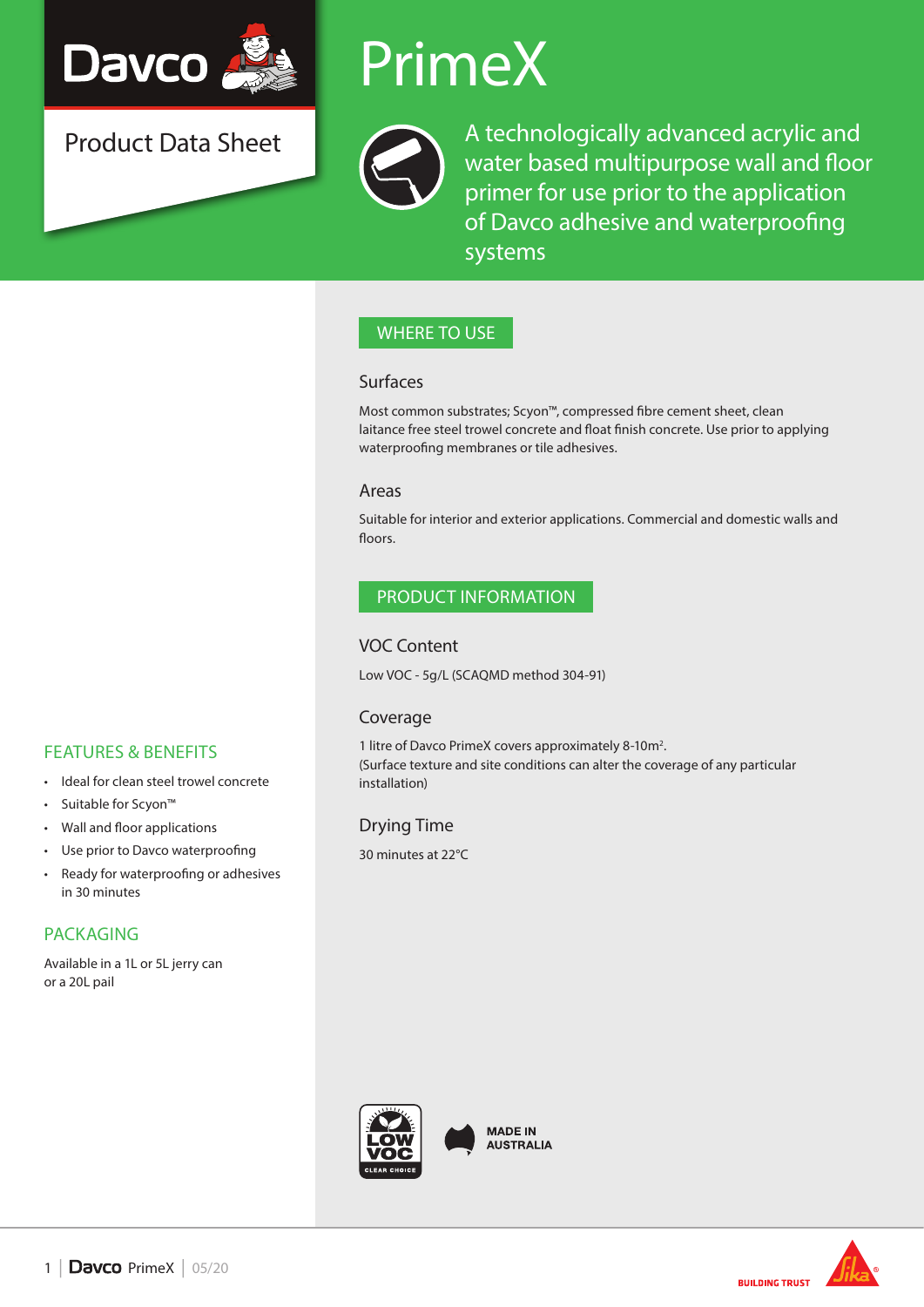

#### DIRECTIONS FOR USE

• Test the product in an inconspicuous area first

#### SURFACE PREPARATION

- Ensure the surface is dry, clean and firm, being free from dust, laitance, oil, grease, wax and other contaminants. Varnish, paint and old adhesive must be removed off the substrate prior to application of PrimeX or overcoated with Ultrabond
- For difficult to tile over surfaces, such as glazed tiles, vinyl tiles, paint, varnished floors etc. Sika Australia recommend the use of Davco Ultrabond coating

#### APPLICATION

- 1. Shake the container before use.
- 2. Apply PrimeX to the substrate using a broom, brush roller or squeegee, then allow the primer to dry. Note: The primer is dry when all milkiness disappears.
- 3. Under hot, windy conditions (temperature above 30ºC), it is recommended to wet down any concrete slabs with clean water prior to priming, so that the primer does not flash dry. Whilst wetting down the floor, do not allow the water to pool or pond on the surface. The substrate should appear matt, with no signs of glistening water just prior to application of the primer.
- 4. Extremely porous concrete slabs should be wet down with water, as per instructions above, to prevent flash drying of the primer.
- 5. Once PrimeX is applied, it is recommended that the substrate be subsequently coated within 24 hours, otherwise, you risk the chance of recontaminating the surface with site dirt and dust. If the area is left uncovered for more than 24 hours, then it must be wiped down with clean water to remove site dirt and dust, and re-priming prior to tiling / waterproofing.

### Clean-up & Return to Service

• Excess primer and tools can be cleaned with water prior to the drying of the primer

## PRECAUTIONS

#### Safety

- SDS is available from www.davcoaustralia.com.au
- It is recommended that applicators wear PVC or similar gloves and safety goggles while handling this product
- Keep out of reach of children. If eye contact occurs, rinse with cool water
- If ingested get immediate medical assistance

#### General

- Do not allow the product to freeze
- Do not use the product in temperatures (including surface temperature) below 5ºC or above 35ºC
- The use of PrimeX does not preclude good surface preparation practices. See Surface Preparation section

#### Specific

- Do not use on highly porous slabs, or in hot windy conditions without prior wetting down the slab. See Application instructions
- For other uses not mentioned in these instructions, please contact Sika Australia

## TECHNICAL DATA

| <b>TECHNICAL DATA</b>                                  | PRIMEX        |
|--------------------------------------------------------|---------------|
| Appearance                                             | Pink liquid   |
| Water resistance                                       | Good          |
| Specific gravity of mix                                | $1.0 \pm .05$ |
| Coverage 1L based on surface texture a site conditions | $8 - 10m^2$   |
| Drying time                                            | 30 minutes    |
| Flash point                                            | Non flammable |

All measurements are taken at 22ºC and 50% relative humidity. Specifications vary according to site conditions and should be taken as a guide only.



Davco products manufactured in Australia are produced in accordance with quality management systems certified as complying with AS/NZS ISO 9001:2008.



#### Sika Australia Pty Ltd 55 Elizabeth Street, Wetherill Park NSW 2164 | 1300 22 33 48 | aus.sika.com

The use of this product is beyond the manufacturer's control, and liability is restricted to the replacement of material proven faulty.

The manufacturer is not responsible for any loss or damage arising from incorrect usage. All workmanship must be carried out in accordance with AS 3958.1 - 1991. The information contained herein is to the best of our knowledge true and accurate. No warranty<br>is implied or given as to its completeness or accuracy in describing the performance or suit application. Users are asked to check that the literature in their possession is the latest issue.

**BUILDING TRUST**